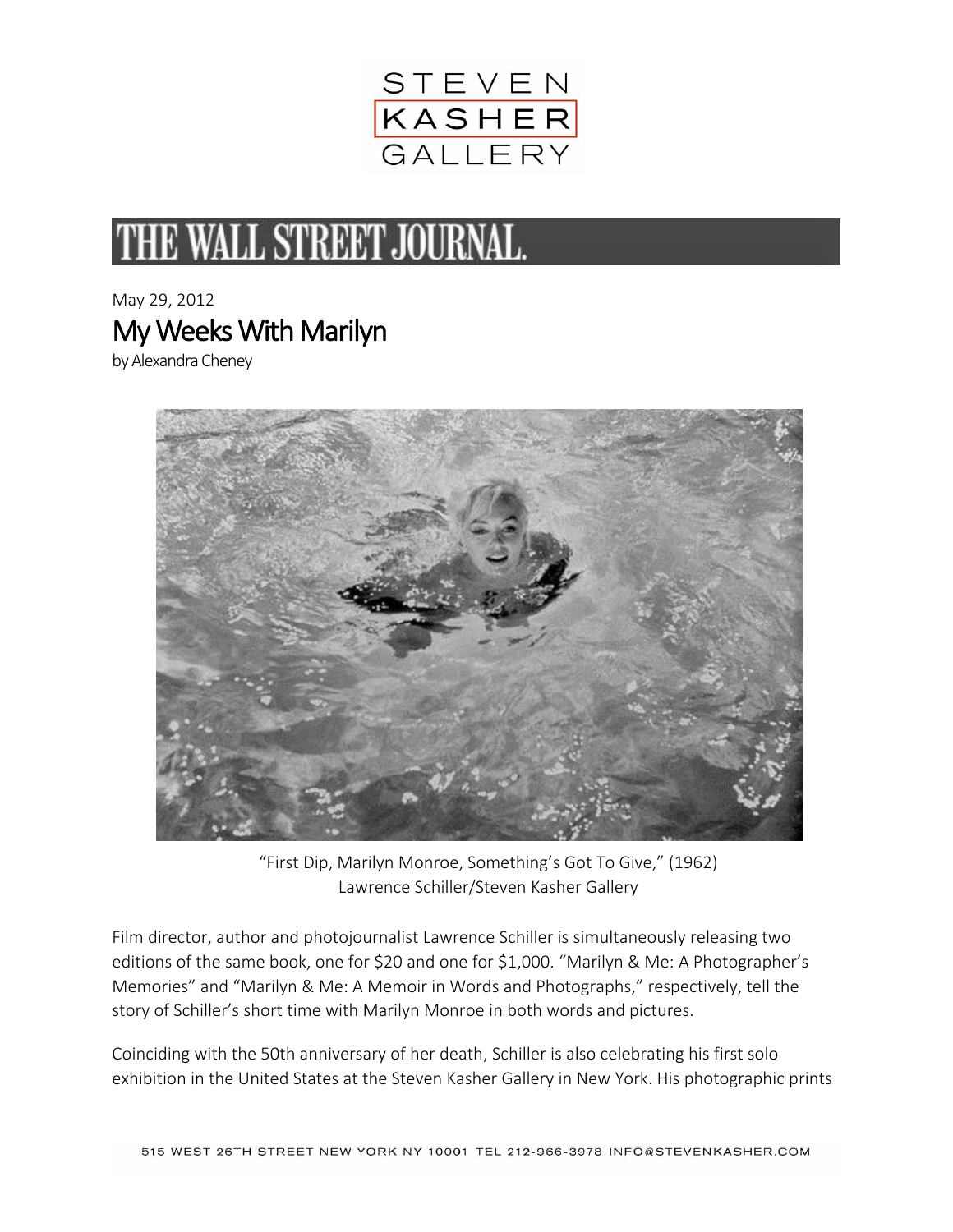

range from \$3,500 to \$15,000, and his original proof sheets with Marilyn's rejection markings and scrawled notes will also be on display.

Speakeasy caught up with Schiller via phone while he was in London promoting his books, which come out today.

# The Wall Street Journal: Were you concerned with "Smash" and "My Week with Marilyn" that that Marilyn was thrust too deeply into popular culture before you were able to get your books out?

Lawrence Schiller: I do not pay attention to or am aware of normally what is going on in the entertainment industry. I have, for the last five years of my life, been devoting myself to building the Norman Mailer Center and Writers Colony in Provincetown, Mass. He was my friend and collaborator for 35 years. This is a very big endeavor. At the same time, four years ago I decided to write my autobiography. I had hired someone to interview me, twice a week, four hours a day for a year and a half to preserve the facts as best as I remembered them. I started writing my autobiography a year ago. Obviously Marilyn Monroe was a chapter in that autobiography. Last summer in June I saw the ads and the Michelle Williams story in Vanity Fair on "My Week With Marilyn." There's no question that that triggered, in my mind, the fact that one year later was going to be the 50<sup>th</sup> anniversary of her death. I did not go see the movie; I did not read any of the articles because I experienced the real person myself. Going to see a movie about the real person doesn't do anything for me.

# Ok, but you were aware of Marilyn being in the mainstream culture again. Did that concern you since you were still in the process of putting your thoughts together?

No. Being a film director myself, I didn't want to absorb anything by osmosis. So in July, I started to polish this chapter. In November, I had just come back from a long trip and I sent the polished manuscript of about 28,000 words to Gay Talese and Colum McCann. They came back to me and said I had something really special. I've written five books, but I've never written a book that way. I've never written with my own voice, looked at the warts on my own face. In writing the autobiography, I was going to look at myself warts and all.

# And what did you see?

I saw a book. I went to Benedikt Taschen, I wanted my book to have a foundation of text, not a foundation of pictures. I showed him a preliminary selection, I didn't want it to be illustrations but an emotional journey, a photographic essay. We had a layout by early January but I told Benedikt that I wanted to publish it as just a small memoir. He said, "I'm not in the return book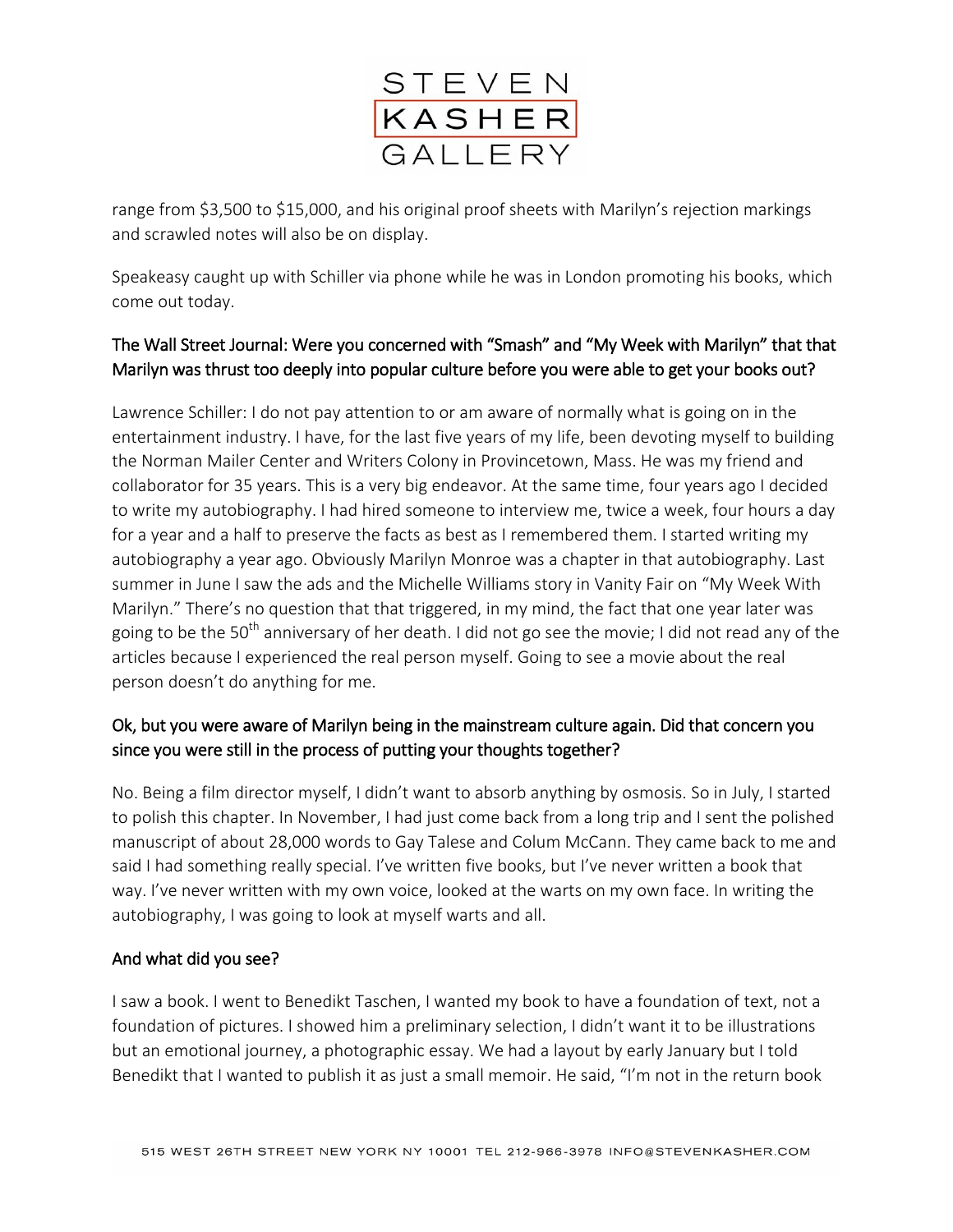

business. I can't print out 30,000 books and sell them on consignment like the big book publishers." He said "I sell my books direct," he has a different business model.

#### So you sent to book to Nan Talese?

Without telling Gay Talese I submitted the book to Nan, his wife, and she got back to me within two days. The book was already set in type for Taschen. So I gave her edited manuscript. She stepped up to the line. She published the book knowing there was going to be another book. We decided that there might be two markets here, the market for the \$20 book and the market for the \$1,000 book.

# Do you think there is a \$20 market and a \$1,000 market?

Yes. The Cannes Film Festival has Marilyn on the poster. It's the 65<sup>th</sup> anniversary of Cannes and it's the 50<sup>th</sup> anniversary of her death. There's interest.

# Why did you choose to hold on to your story and images only to release them now?

It's very simple. As a businessman, less is more. If you keep something off of the marketing you are building a form of exclusivity. If there's less of a product, there's more.

# And you were not concerned that public would be flooded with stories of Marilyn?

No. I wasn't for one reason. I was giving you a view of Marilyn that had never been given before. I wasn't giving you my opinions, I was giving something people had never experienced before. And as much as you can be Marilyn-ed out or The Beatles-out or Elvis Presley-out, there's always room for something fresh. I think it has to do with, is the story interesting. I use my creativity as a form of public discourse.